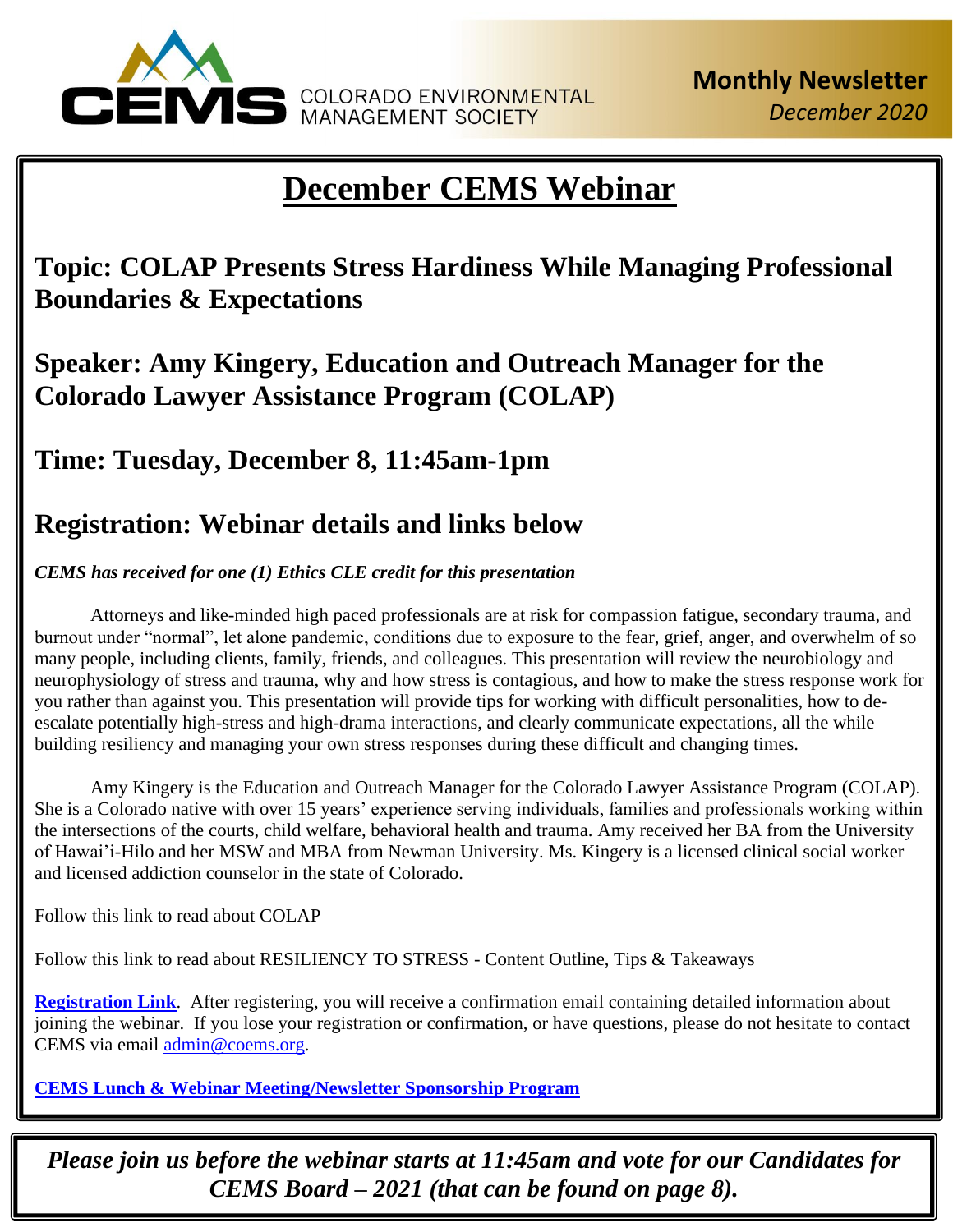### *From the Board…Thank You CEMS by Brian LaFlamme, Ensero Solutions*

This may be the hardest from the Board article I have written because it is my swan song. I have been a member of CEMS/CHWMS since 1992, served on the golf committee for over a decade, and maintained the website and a Board member since 2015. As the 2020 President, I have followed in the footsteps of great Presidents since Tim Gablehouse served as the first CHWMS President in 1985. Many past Presidents from the early 2000s are still active in CEMS, e.g., Dean Miller, Melanie Granberg, and Scott Clark to name a few. For nearly the past 3 decades, I have been fortunate to meet and get to know exceptional people from a variety of disciplines that I now call colleagues. My experience and education have broadened because of these colleagues and for that I thank you all.

This year has been a trying time for the people on planet Earth. It has been over 100 years since the last great pandemic of the Spanish Flu from which nearly 50 million deaths<sup>1</sup> occurred (approximately 3% of the world population). Estimates of total deaths from the Black Death (plague) of the 1300s are close to 200 million. One good thing to come out of the plague was the practice of quarantine when officials in the Venetian-controlled port city of Ragusa kept arriving sailors in isolation until they could prove they were not sick. At first, sailors were held on their ships for 30 days, which became known in Venetian law as a *trentino*. Later, the Venetians increased the forced isolation to 40 days or a *quarantino.* This practice, still in effect today, helped to slow the death rate from the plague. So now a new practice, the wearing of masks, is helping to stop the spread of COVID-19 and to decrease the number of deaths.

Despite it all, much has been accomplished because of COVID-19. In fact, the term 'PPE' is now widely known when before it was more or less confined to those in select professions. The term 'social distancing' is a more commonly used term now than when it was first referenced in 1831 [\(https://time.com/5856800/social-distancing-history/\)](https://time.com/5856800/social-distancing-history/). Yet, more importantly, the innovations and creativity on how to deal with the effects of COVID-19 on our daily lives are immense. Visit <https://www.covidinnovations.com/> to see some truly inspiring ideas. We have seen automobile manufacturers produce much needed ventilators, distilleries making hand sanitizers, and home-grown mask makers such as our own Noreen Okubo have provided the new accent to our daily apparel to numerous people. School districts have had to learn and deal with the virtual learning experience much to the chagrin of students and teachers alike. Restaurants have spread onto sidewalks and streets to provide a safe atmosphere for patrons and workers and thanks to the cities, towns, and municipalities for allowing this to happen.

\_\_\_\_\_\_\_\_\_\_\_\_\_\_\_\_\_\_\_\_\_\_\_\_\_\_\_\_\_\_\_\_\_\_\_\_\_\_\_\_\_\_\_\_\_\_\_\_\_\_\_\_  $1$  Different studies estimated the total deaths between approximately 17 million to nearly 100 million.

**2020 CEMS Officers:**

**President:** Brian LaFlamme, Ensero Solution[sBLaFlamme@Ensero.com](mailto:BLaFlamme@Ensero.com) **Vice-President:** Erik Gessert, PE, Terracon Consultants, Inc. (303)454-5277, [erik.gessert@terracon.com](mailto:erik.gessert@terracon.com) **Secretary:** Noreen Okubo, [noreen.okubo@gmail.com](mailto:noreen.okubo@gmail.com) **Treasurer:** John Fontana, Vista GeoScience, (303)277-1694, [jfontana@vistageoscience.com](mailto:jfontana@vistageoscience.com) **Past President:** Steve Brauner, PhD, PE, Environmental Works, Inc., (303)328-7982, [sbrauner@environmentalworks.com](mailto:sbrauner@environmentalworks.com) **CDPHE Liaison:** Fonda Apostolopoulos, CDPHE, (303)692-3411, [fonda.apostolopoulos@state.co.us](mailto:fonda.apostolopoulos@state.co.us) **Alternate CDPHE Liason:** Rachel Blomberg, CDPHE, (303)691-4024, [rachel.blomberg@state.co.us](mailto:rachel.blomberg@state.co.us) **US EPA Liaison:** Stephen Dyment, US EPA Region 8, (303)312-7044, [dyment.stephen@epa.gov](mailto:dyment.stephen@epa.gov)

**Board Members:**

Fonda Apostolopoulos, CDPHE, (303)692-3411, [fonda.apostolopoulos@state.co.us](mailto:fonda.apostolopoulos@state.co.us) Suzanne Gabriele, Geosyntec Consultants, (303)790-1340, [SGabriele@Geosyntec.com](mailto:SGabriele@Geosyntec.com) Andy Horn, Westwater Hydrology LLC, (303)456- 1981, Andy@WestwaterHydro.com Mike Jahn, Tasman Geosciences, Inc., (303)487- 1228, [mjahn@tasman-geo.com](mailto:mjahn@tasman-geo.com) Maggie Mandell, PE, Environmental Works, Inc., Evan Singleton, Gablehouse Granberg, LLC, (303)572-0050, [esingleton@gcgllc.com](mailto:esingleton@gcgllc.com)

**OPS Liaison:** Tom Fox, CDLE; Division of Oil and Public Safety, (303)318-8535, [tom.fox@state.co.us](mailto:tom.fox@state.co.us)

#### **Committee Chairpersons: Monthly Programs:** Andy Horn, Westwater Hydrology LLC, (303)456- 1981, [Andy@WestwaterHydro.com](mailto:Andy@WestwaterHydro.com)

**Spring Movie Event:** Monica Genadio, Environmental Science Partners, LLC, (720)936-1694, [mgenadio@gmail.com](mailto:mgenadio@gmail.com)

**Fall Conference Co-Chairs:** Suzanne Gabriele, Geosyntec Consultants, (303)790-1340, [SGabriele@Geosyntec.com](mailto:SGabriele@Geosyntec.com) Michael Whelan, Anchor QEA, LLC, (303)952- 4850, [mwhelan@anchorqea.com](mailto:mwhelan@anchorqea.com) **Golf:**  Mike Jahn, Tasman Geosciences, Inc., (303)487- 1228, [mjahn@tasman-geo.com](mailto:mjahn@tasman-geo.com) **Scholarship – Co-Chairs**: Fonda Apostolopoulos, CDPHE, (303)692-3411, [fonda.apostolopoulos@state.co.us](mailto:fonda.apostolopoulos@state.co.us) Rachel Blomberg, CDPHE, (303)691-4024, [rachel.blomberg@state.co.us](mailto:rachel.blomberg@state.co.us)

**Website:** Juliana Reid, CEMS, [admin@coems.org](mailto:admin@coems.org)

*(continued on Page 9)*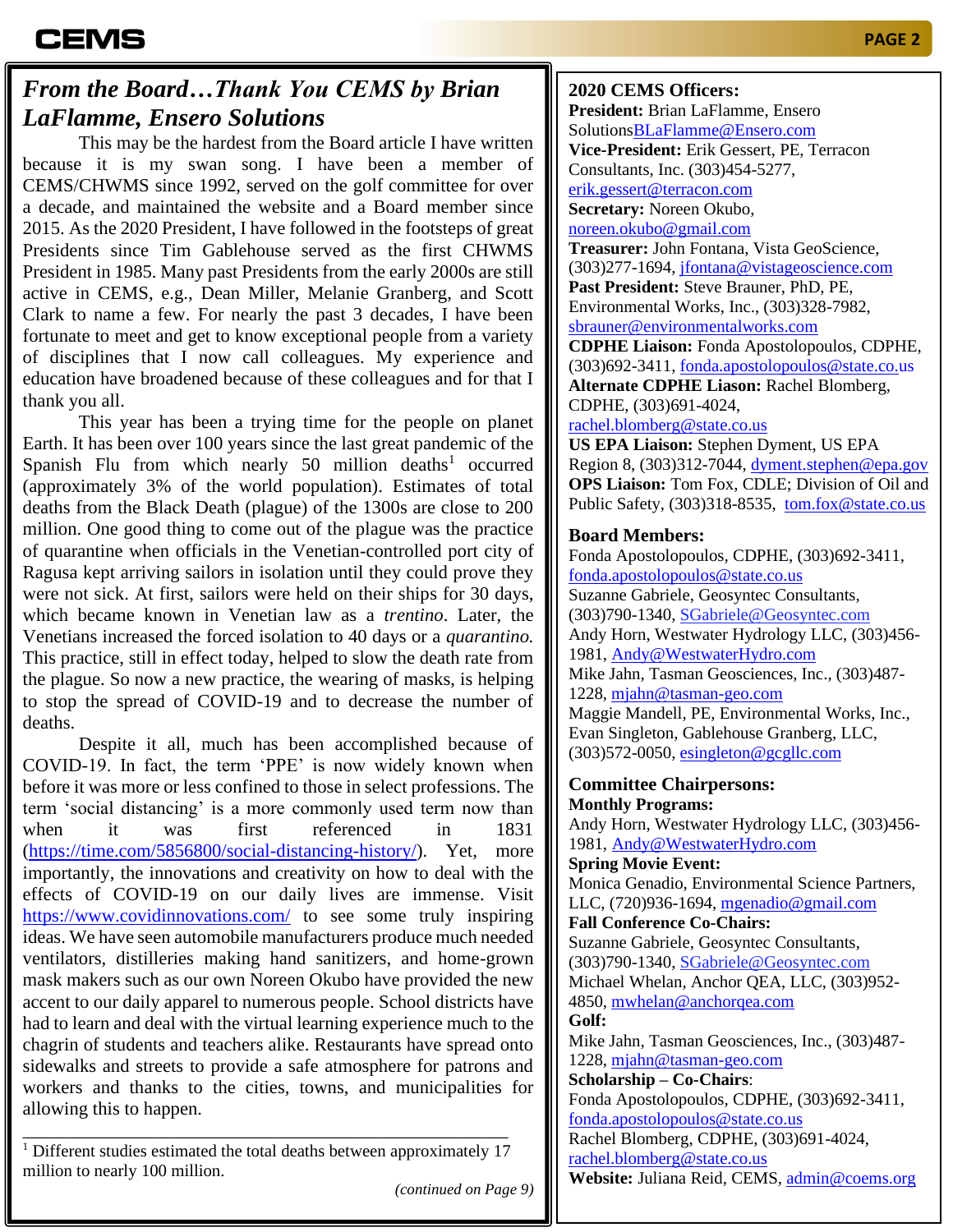# **MEMBERSHIP – RENEWALS AND NEW MEMBERS**

**A big thank you to all those members who renewed, and welcome to our newest members.**

### **Renew – Individual**

Bob Elliott, Remediation Products, Inc. Cindy Fischer, MarCom LLC Monica Genadio, Tricol Biomedical, Inc. Ehren Koelsch, RK Water Tim Mower, Tetra Tech EM Inc. Theresa Sorrells, Alpine Remediation, Inc. Matt Steere, Alpine Remediation, Inc.

# **Renew – Corporate**

#### **CDM Smith**

| Kara Ali                                    | Mark Allen            | Paul Anderson          | Wardah Azhar             | <b>Jeff Bamer</b>         |  |
|---------------------------------------------|-----------------------|------------------------|--------------------------|---------------------------|--|
| <b>Brian Bennett</b>                        | Todd R. Bragdon       | John Bratby            | Doug Brown               | Todd E. Burgesser         |  |
| Iona Campbell                               | Dave Chamberlin       | Kris Chapman           | <b>Tom Charles</b>       | Doug Cushing              |  |
| Maria Day                                   | Rebecca Dunavant      | John J. Eisenbeis      | Erin Formanek            | <b>Steve Fundingsland</b> |  |
| Jessica Gilliam                             | Elias Gruber          | Jared Kain             | Mike Lamar               | <b>Heather Lanza</b>      |  |
| Karla Leslie                                | Jing Liao             | Mark McCluskey         | Catherine McIntosh       | <b>Brian McKee</b>        |  |
| Geoffrey McKenzie                           | Stephanie Mericka     | Tyler D. Miller        | Joseph Miller            | Dan Molnar                |  |
| Jeff Montera                                | <b>Susan Morea</b>    | Frank R. Morris        | Chris Nazar              | <b>Brian O'Connor</b>     |  |
| Roger Olsen                                 | <b>Robbie Parsons</b> | <b>Nasim Picane</b>    | <b>Eleanore Pitney</b>   | Sam Plaza                 |  |
| Henry Poburka                               | Alesandra F. Reed     | <b>Keegan Roberts</b>  | Emma Rott                | Tim Rynders               |  |
| Chris Schulz                                | Shilpa Shivakumar     | Maria Cristina         | Silva Lemes              | Nathan T. Smith           |  |
| Neil Smith                                  | Kent Sorenson         | <b>Garrett Sprouse</b> | Chris Stillwell          | Ravi Subramanian          |  |
| Jillian Vandegrift                          | Tea Vrtlar            | Jacqui Wesley          | Jordan Williams          | Derek N. Wintle           |  |
| John Wondolleck                             | Lynn Woodbury         | Ryan A. Wymore         | Cherie A. Zakowski       |                           |  |
| <b>Clean Harbors Environmental Services</b> |                       |                        |                          |                           |  |
| Justin Anderson                             | Michael Bannister     | George P. Cebula       | Clyde Christman          | Jamie Creekmore           |  |
| Glen D. Flores                              | Suzanne Holdaas       | John (Jack) Kehoe      | <b>Brian Kindsvatter</b> | Ryan Meron                |  |
| <b>Republic Services</b>                    |                       |                        |                          |                           |  |
| Matt Clair                                  | <b>Steve Derus</b>    | Rogers Franklin        | Chris Gronquist          | Sam Hatmaker              |  |
| Neil Noble                                  | Elizabeth Stengl      |                        |                          |                           |  |

### **Looking for a New Position**

CEMS posts many job opportunities on our website. <http://www.coems.org/jobs>

If you or your company would like to post to our website, please just send over the job description, with contact information to [admin@coems.org.](mailto:admin@coems.org)

We also will post resumes for our members to help you find new opportunities.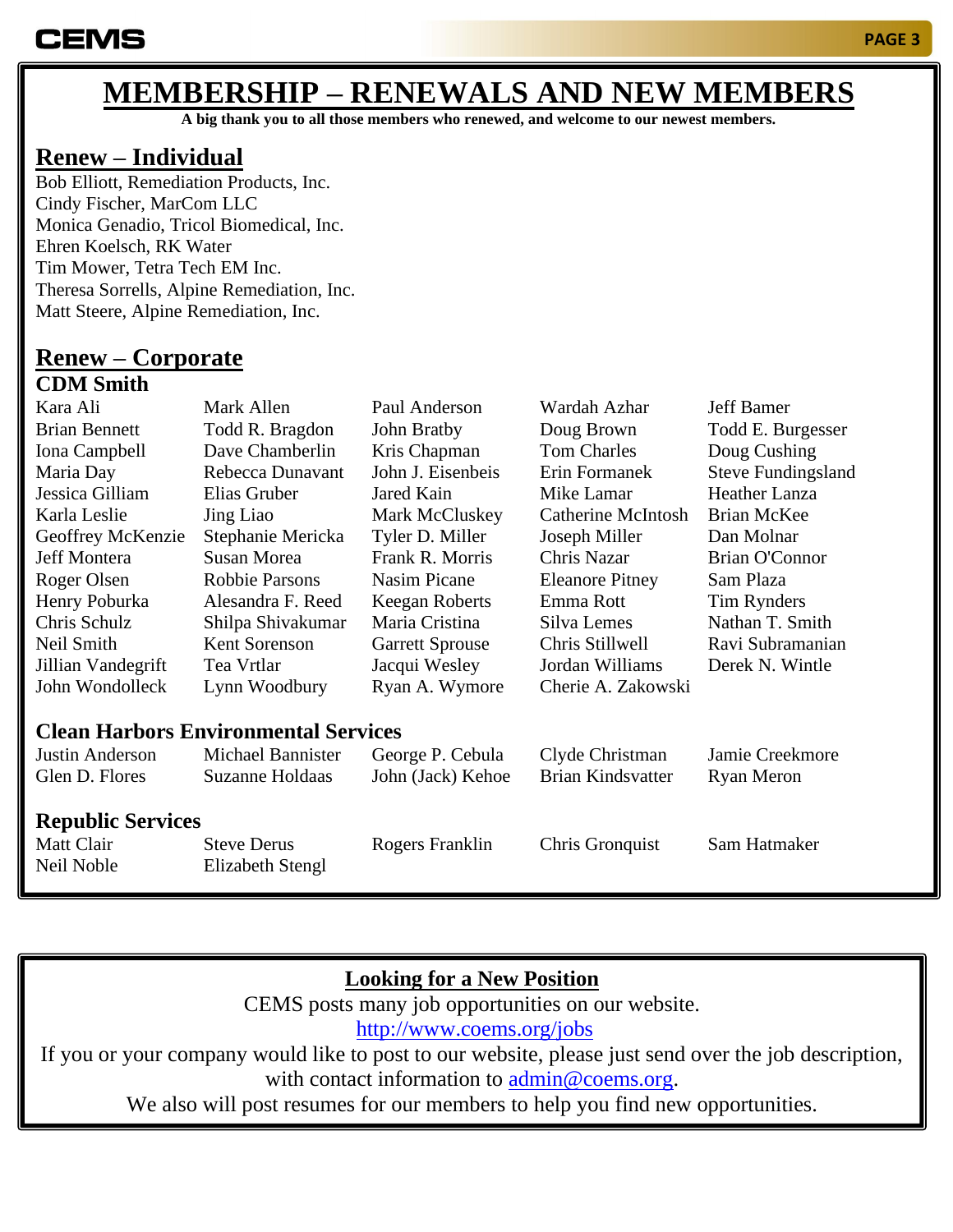# **CEMS**

#### **PAGE 4**

### **CEMS Lunch & Webinar Meeting/Newsletter Sponsors**





#### **SITE CHARACTERIZATION**

Membrane Interface Probe (MIP, MiHpt) Optical Image Profiler(OIP-UV, OIP-G, OiHpt) Hydraulic Profile Tool (HPT) 3D Data Visualization & Modeling Ground Water Profiler (HPT-GWP)

#### **REMEDIATION**

Clean-Inject In-Situ Injection Systems Unique Top-Down Lateral Injection Tooling Hydraulic Emplacement of Sand/ZVI Permeability Enhancement for AS/SVE ISCO, ISCR, ISBR

#### **ENVIRONMENTAL DRILLING**

Direct-Push & Auger Geoprobe Dual Technology Rigs Dual-Tube Coring Systems Discrete Ground Water Sampling Monitor Wells, Piezometers

#### **SOIL GAS - VAPOR INTRUSION**

Active & Passive Soil Gas, Sub-Slab Soil Gas Sampling/Monitoring Tier-2 Landfill NMOC Surveys www.VistaGeoScience.com **Stray Gas Migration** 



FRTIFIFI





### **NEW – CEMS Lunch & Webinar Meeting/Newsletter Sponsorship Program**

[Follow this link](https://coems.org/cems-lunch-webinar-meeting-newsletter-sponsorship-program/) for options and pricing Questions? Email [admin@coems.org](mailto:admin@coems.org)

## **Members on the Move**

To be included in this section, submit your previous information along with your new information via email to Juliana Reid at <u>admin@coems.org</u>. Changes must have occurred within the last three months, and your membership must be current.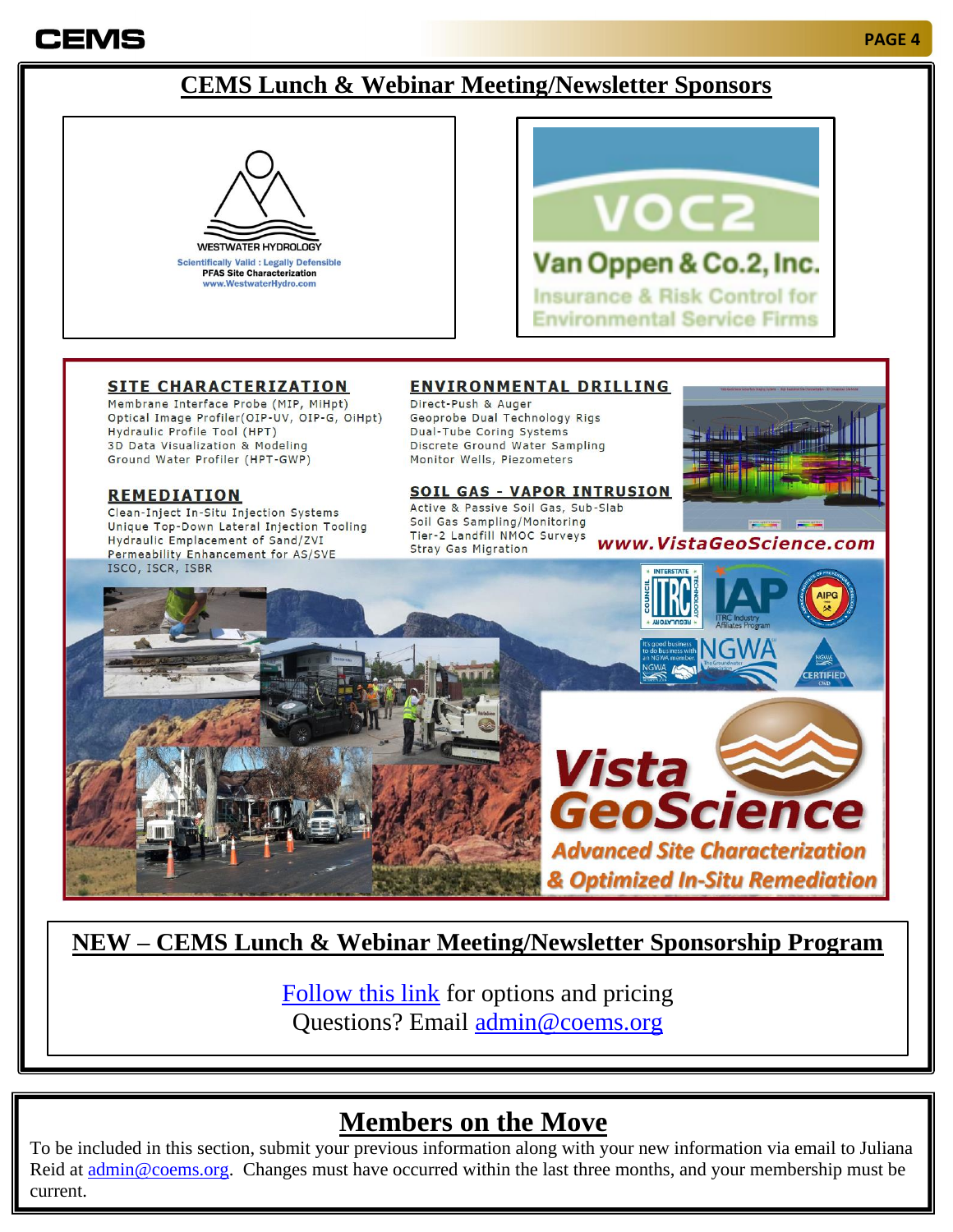### CEMS REGULATORY UPDATE FEDERAL AND STATE ACTIONS IMPACTING COLORADO By April D. Hendricks Burns, Figa & Will, P.C. November 2020

On November 4, 2020, the Environmental Protection Agency (EPA) published its [final risk evaluation](https://www.epa.gov/sites/production/files/2020-10/documents/1_ccl4_risk_evaluation_for_carbon_tetrachloride.pdf) for carbon tetrachloride under Section 6 of the Toxic Substances Control Act (TSCA). TSCA Section 6 requires EPA to conduct risk evaluations to determine whether a chemical substance presents an unreasonable risk of injury to health or the environment. As part of its evaluation process for carbon tetrachloride, EPA reviewed workplace exposures and water releases for fifteen industrial and commercial uses, primarily involving the production and manufacturing of other chemicals. EPA found unreasonable risks to workers and occupational non-users for thirteen of the fifteen uses, but found that carbon tetrachloride poses no unreasonable risks to the environment. Many of the unreasonable risks are associated with workers in direct or indirect contact with carbon tetrachloride, including those involved manufacturing the chemical or using it as a reactant when manufacturing other products. The unreasonable risks to workers identified by the EPA include cancer and liver toxicity from long-term inhalation or skin contact.

On November 5, 2020, the Colorado Oil and Gas Conservation Commission (COGCC) voted to adopt [new rules](https://coloradosun.com/2020/11/04/colorado-tough-new-flaring-rules-oil-and-gas/) to eliminate the practice of routine flaring at new and existing oil and gas wells. Routine flaring and venting of natural gas occur when operators burn off natural gas produced from oil wells, rather than capturing the gas for sale or other beneficial use. Under the new rules, to be formally adopted later this month, flaring will be permitted under certain approved circumstances, but will largely be banned in an effort to assist the State of Colorado in reducing its greenhouse gas emissions.

The EPA has announced that, on November 19, 2020, it will publish its [final rule](https://public-inspection.federalregister.gov/2020-22044.pdf) reversing its twenty-five year old "once in/always in" hazardous air pollutant policy. Under Section 112 of the CAA, the EPA is required to promulgate standards for all sources that emit hazardous air pollutants, with more stringent standards applicable to "major sources," with emissions above certain statutory thresholds, than to "area sources," with emissions below those thresholds. Under the "once in/always in" policy adopted in 1995, after a facility is designated as a "major source" of hazardous air pollutants, it cannot not revert to an "area source," even by reducing its hazardous air emissions below the established thresholds. Thus, though a facility may decrease its emissions and otherwise quality for regulation as an "area source," a facility classified as a "major source" under the once in/always in policy must continue complying with more stringent recordkeeping and reporting burdens. With the reversal of this policy, facilities once classified as "major sources" may seek reclassification as "area sources," based upon their current air emissions, thus eliminating various regulatory obligations. The final rule will become effective 60 days following publication.

## **RECRUIT AND PROFIT!!**

Recruit a **NEW** member for CEMS and get a **box lunch** credit voucher! For each person you persuade to join CEMS, you will be issued a **box lunch** voucher that you can apply to the CEMS fee of your choice, whether it be a luncheon, workshop or your own membership renewal. Note that you cannot take credit for a member's renewal. However, there is **NO LIMIT** to the number of vouchers you can accumulate. Just have the new member put your name on the referral portion of the Membership Application Form. And keep those new members coming!

**Are you a lawyer, looking for CLE's? Is someone at your office in need of CLE's? CEMS offers a very inexpensive way to earn those needed CLE's.** 

**Just RSVP to [admin@coems.org,](mailto:admin@coems.org) bring your box lunch, and attend for free.**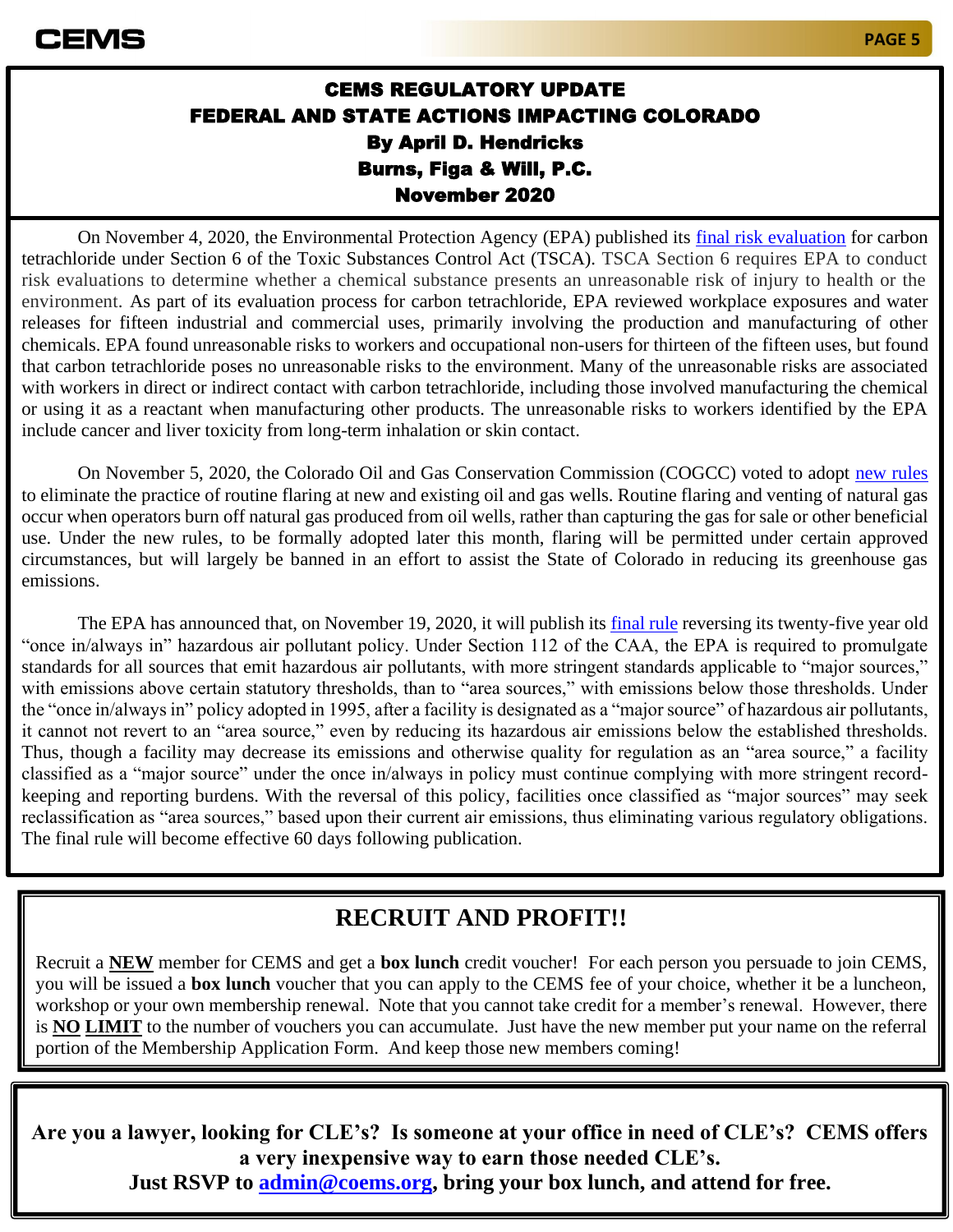# CEMS

### *Memorial*

It is with a heavy heart that Brian Kindsvatter, District Sales Manager of Clean Harbors Environmental Services, announces the passing of Kevin Gaff, a 20-year employee. The Gaff family set up a college fund for their two sons Henry (8) and Summit (4). Please see the following link to the Ponderosa Valley Funeral Services website for the full obituary, and a link to donate to the GoFundMe website.

[Ponderosa Valley Funeral Services](https://ponderosavalleyfunerals.com/tribute/details/196913/Kevin-Gaff/obituary.html#tribute-start)

### **Presentation Opportunities for Upcoming CEMS Meetings**

The CEMS Program Committee is currently searching for "interesting, topical and informative" presentations for our meetings in 2020 and beyond. This is a great opportunity to network with your peers, share information and technology, and become more involved with the environmental community. CEMS is interested in an assortment and variety of topics relevant to environmental and natural resources professionals. Each monthly presentation is roughly 50 minutes, followed by a question and answer period.

**If you or someone you know is interested in presenting at our monthly meetings, or our annual conference, please feel free to contact our Programs Committee Chairperson, Andy Horn at Andy@WestwaterHydro.com.**

Comments or suggestions from previous meetings, including the Annual Fall Conference, are also welcome. Let us know if we can publish them in the newsletter or website.

## **NEW - CEMS Lunch & Webinar Meeting/Newsletter Sponsorship Program**

#### **The sponsorship provides the following benefits:**

- Ad of certain size in the newsletter.
- All get Logo with link on website Sponsor Page or Pane with hyperlink.
- Logo on Welcome and conclusion slides on webinars OR live in-person luncheons.
- Table for one meeting or more for "live" luncheons when they resume and 1-minute company infomercial presentation at lunches (webinars get an appreciative mention).

#### • **For Webinars:**

•

- Show a slide with logos & Company name under Sponsor Category (gold, etc.) Bigger print for bigger sponsors.
- Appreciatively mention sponsors during intro announcements and after presentation.

#### **Sponsorship Category Pricing suggested rates:**

- Bronze One month  $= $100$  (logo or business card ad in newsletter)
- Silver 3 Months =  $$250 (1/8)$  page ad, and info table at 1 live lunch meetings)
- Gold 6 months =  $$450$  (1/4 page ad, table at 2 live lunch meetings)
- Platinum 12 months =  $$800 (1/2)$  page ad, table at 3 live lunch meetings)

**Please follow this [link to be a sponsor.](https://coems.org/cems-lunch-webinar-meeting-newsletter-sponsorship-program/)**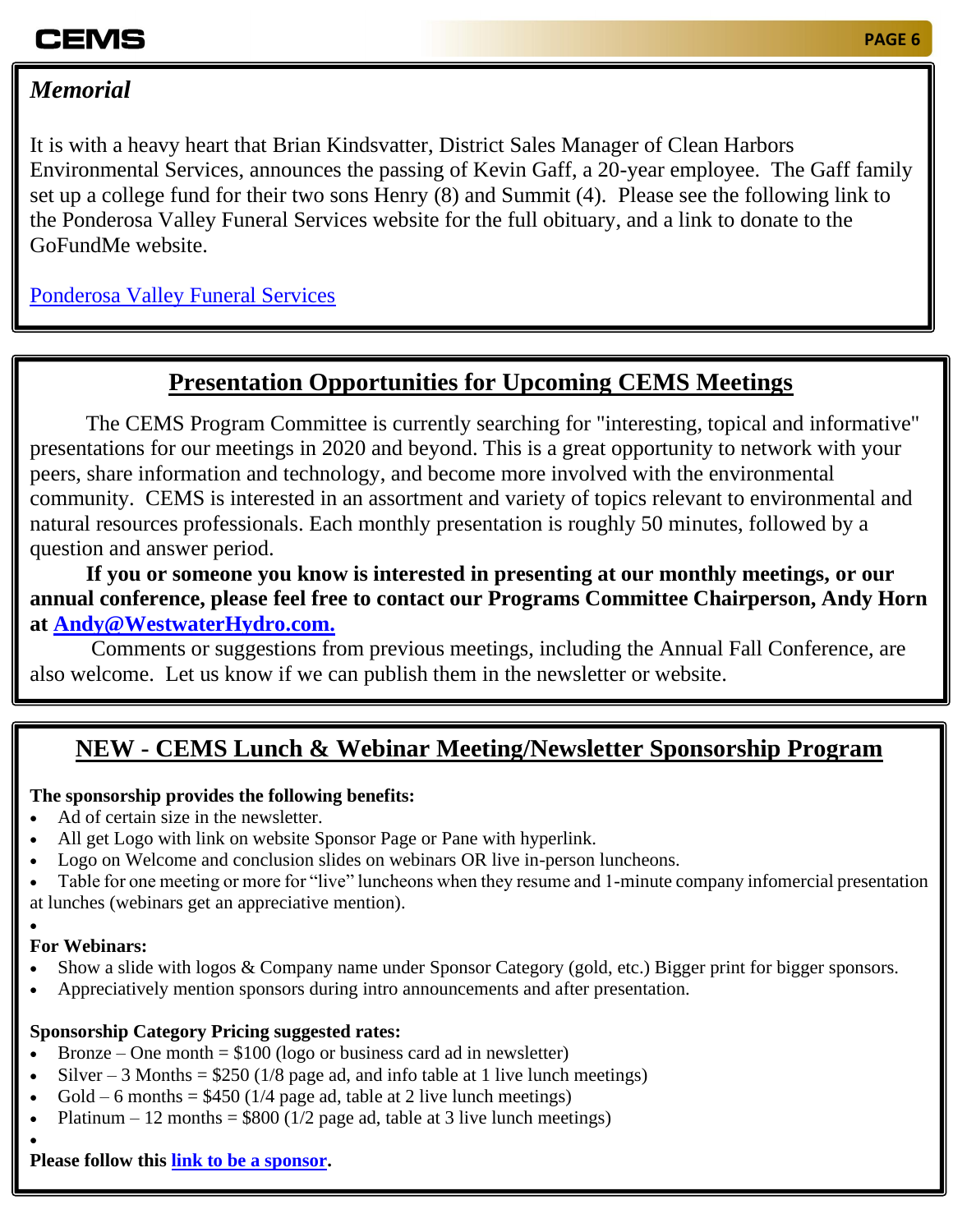## CEMS



Spring 2021 graduate course schedule in [Hydrologic,](https://engineering.ucdenver.edu/HESE)  [Environmental, and Sustainability Engineering](https://engineering.ucdenver.edu/HESE) (HESE). Registration for Spring 2021 begins Monday 11/2/2020:

### **CVEN-5334 Groundwater Hydrology**

Instructor: David Mays Monday/Wednesday 5:00-6:15 pm starting 1/20/2021 <http://engineering.ucdenver.edu/dmays/5334>

#### **CVEN-5401 Introduction to Environmental Engineering**

Instructor: Arun Karunanithi Tuesday/Thursday 3:30 pm to 4:45 pm starting 1/19/2021 [http://catalog.ucdenver.edu/preview\\_course.php?catoid=29&coid=223004&print](http://catalog.ucdenver.edu/preview_course.php?catoid=29&coid=223004&print)

#### **CVEN-5402 Contaminant Fate and Transport**

Instructor: Arun Karunanithi Asynchronous course—make your own schedule! (formerly called Integrated Environmental Modeling) [http://catalog.ucdenver.edu/preview\\_course.php?catoid=29&coid=223005&print](http://catalog.ucdenver.edu/preview_course.php?catoid=29&coid=223005&print)

#### **CVEN-5407 Complex Systems Methods**

Instructor: Allison Goodwell Asynchronous course—make your own schedule! (formerly called Complex Systems Modeling for Sustainability Analysis) [http://catalog.ucdenver.edu/preview\\_course.php?catoid=29&coid=229083&print](http://catalog.ucdenver.edu/preview_course.php?catoid=29&coid=229083&print)

#### **CVEN-5426 Pipe Network and Sewer Design\***

Instructor: David Mays Monday/Wednesday 2:00-3:15 pm starting 1/20/2021 <http://engineering.ucdenver.edu/dmays/5426>

\*Note for students who have taken CVEN-3414: Students taking CVEN-3414 Water Supply and Distribution Systems in 2016 or later may take CVEN-5426, but not the cross-listed undergraduate version CVEN-4426. Students taking CVEN-3414 Design of Water and Wastewater Systems in 2015 or earlier may not take either CVEN-4426 or CVEN-5426.

Current students can register through [UCDAccess,](https://passport.ucdenver.edu/login.php) while prospective students can take up to three graduate courses through [Non-Degree Admissions.](https://graduateschool.ucdenver.edu/admissions/non-degree-application-for-cu-denver) Upon admission, students can transfer up to three non-degree graduate classes to their graduate degree.

Thanks very much, and please feel free to contact me with any questions!

Regards,

David C. Mays, P.E., Ph.D. Professor of Civil Engineering College of Engineering, Design and Computing University of Colorado Denver 303-315-7570 [david.mays@ucdenver.edu](mailto:david.mays@ucdenver.edu) <http://www.ucdenver.edu/dmays>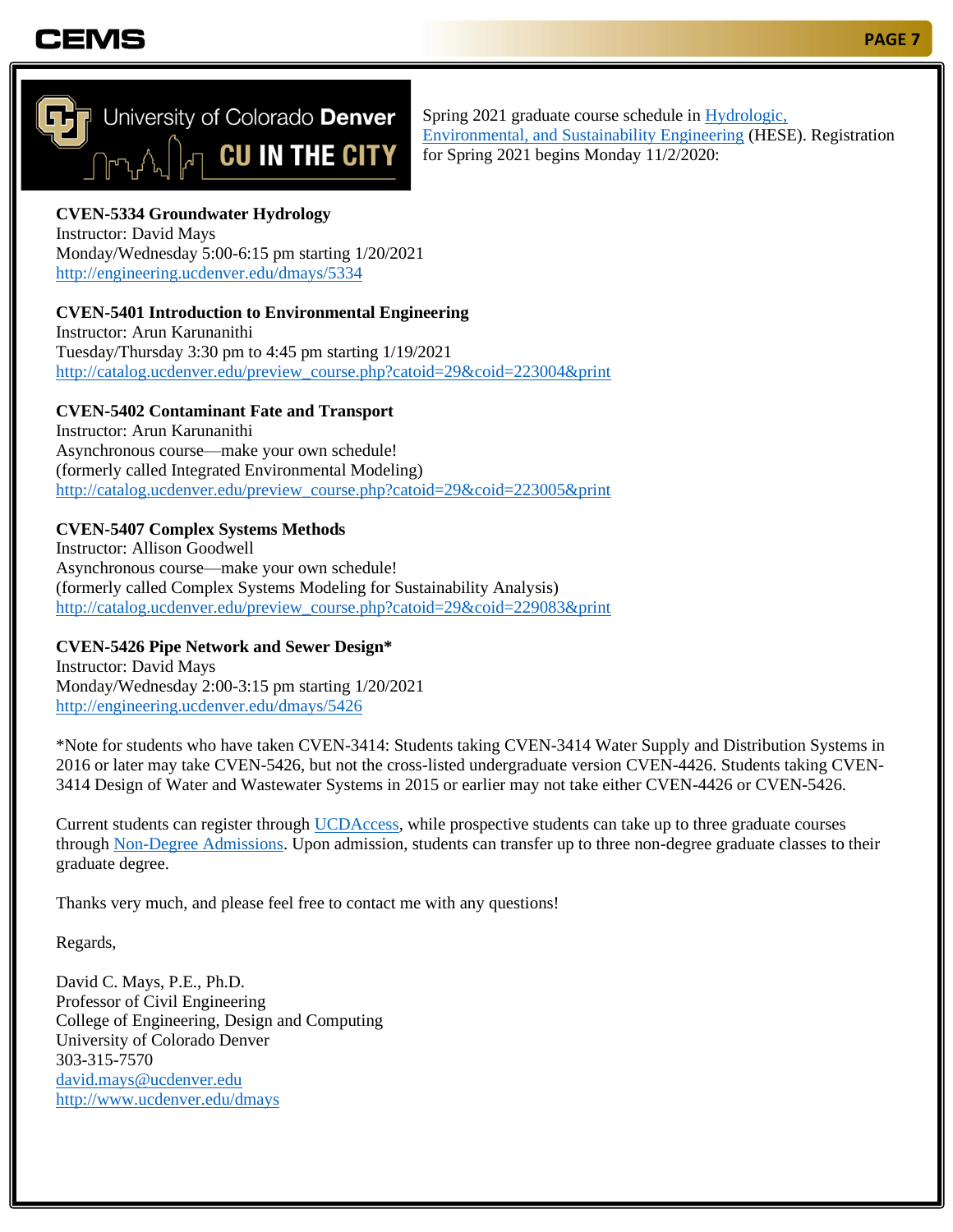### **PAGE 8**

### **Candidates for CEMS Board – 2021**

The Nominations Committee has collected nominations for the election of CEMS Officers and Board Members for 2021. Based on those nominations, the Committee has recommended and the CEMS Board of Directors has approved the following slate of candidates. The annual meeting and election will be held at the [December 8, 2020 webinar.](https://coems.org/events/cems-luncheon-december-8/) The election shall be decided by a majority of the members present at the webinar.

### **OFFICERS**

| President:      | Erik Gessert, Terracon Consultants, Inc.  |
|-----------------|-------------------------------------------|
| Vice-President: | Maggie Mandell, Environmental Works, Inc. |
| Secretary:      | Monica Genadio, Tricol Biomedical, Inc.   |
| Treasurer:      | John Fontana, Vista GeoScience LLC        |
| Past President: | Brian LaFlamme, Ensero Solutions          |

### **BOARD OF DIRECTORS**

#### **Subject to election (for two-year term, 2021 and 2022):**

Fonda Apostolopoulos, Colorado Department of Public Health and Environment

Mike Jahn, Tasman Geosciences, Inc.

Evan Singleton, Gablehouse Granberg, LLC

**Board Member for One-year Appointment – 2021** (filling Maggie Mandell's position on the Board, which was due to expire at the end of 2021)

Rachel Blomberg, Colorado Department of Public Health and Environment

#### **Not subject to election (currently serving two-year term, 2020 and 2021):**

Suzanne Gabriele, Geosyntec Consultants, Inc.

Andy Horn, Westwater Hydrology LLC

**Liaison Positions** – are appointed by the Board, and not subject to vote by the full membership

- EPA Liaison: Stephen Dyment, US Environmental Protection Agency, Region 8
- CDPHE Liaison: Fonda Apostolopoulos, Colorado Department of Public Health and Environment

OPS Liaison: Tom Fox, Colorado Division of Oil and Public Safety